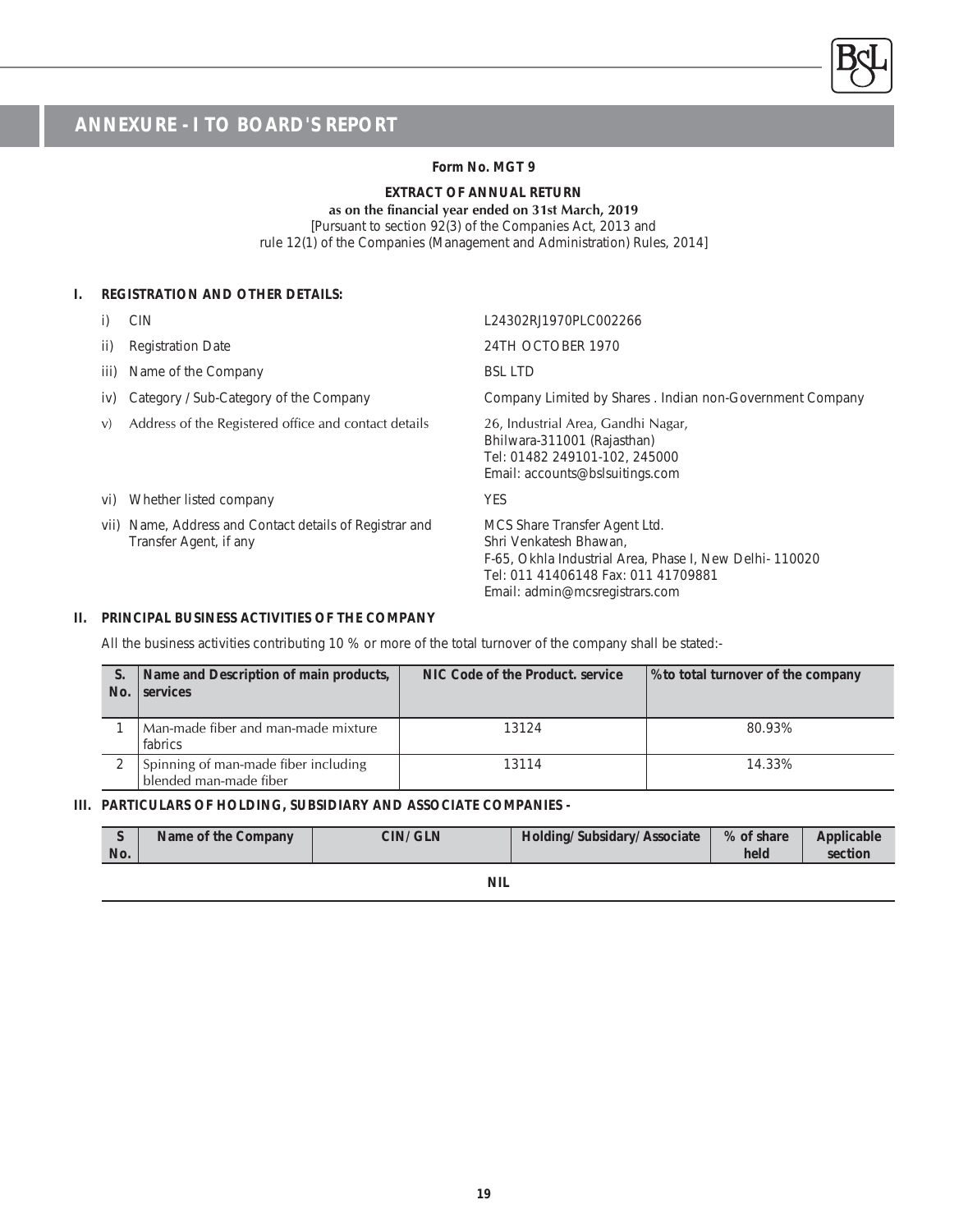#### **IV. SHARE HOLDING PATTERN (Equity Share Capital Breakup as percentage of Total Equity)**

#### **i) Category - wise Shareholding**

|     | <b>Category of Shareholders</b>                                     |         | No of share held at the beginning of the<br>year (As on 01-04-2018) |         |                                    | No of share held at the end of the year (As<br>on 31-03-2019) |          |         |                                    |                    |  | $\%$<br>Change |
|-----|---------------------------------------------------------------------|---------|---------------------------------------------------------------------|---------|------------------------------------|---------------------------------------------------------------|----------|---------|------------------------------------|--------------------|--|----------------|
|     |                                                                     | Demat   | Physical                                                            |         | Total  % of total<br><b>Shares</b> | Demat                                                         | Physical |         | Total  % of total<br><b>Shares</b> | during<br>the year |  |                |
| А.  | <b>Promoters</b>                                                    |         |                                                                     |         |                                    |                                                               |          |         |                                    |                    |  |                |
| (1) | Indian                                                              |         |                                                                     |         |                                    |                                                               |          |         |                                    |                    |  |                |
|     | a) Individual. HUF                                                  | 3625762 |                                                                     | 3625762 | 35.23%                             | 3625762                                                       |          | 3625762 | 35.23%                             | 0.00%              |  |                |
|     | b) Central Govt                                                     |         |                                                                     |         |                                    |                                                               |          |         |                                    |                    |  |                |
|     | c) State Govt (s)                                                   |         |                                                                     |         |                                    |                                                               |          |         |                                    |                    |  |                |
|     | d) Bodies Corp.                                                     | 1896310 |                                                                     | 1896310 | 18.42%                             | 1896310                                                       |          | 1896310 | 18.42%                             | 0.00%              |  |                |
|     | e) Banks . Fl                                                       |         |                                                                     |         |                                    |                                                               |          |         |                                    |                    |  |                |
|     | f)<br>Any Other                                                     |         |                                                                     |         |                                    |                                                               |          |         |                                    |                    |  |                |
|     | Sub Total (A)(1):                                                   | 5522072 |                                                                     | 5522072 | 53.65%                             | 5522072                                                       |          | 5522072 | 53.65%                             | 0.00%              |  |                |
| (2) | Foreign                                                             |         |                                                                     |         |                                    |                                                               |          |         |                                    |                    |  |                |
|     | a) NRI. Individuals                                                 |         |                                                                     |         |                                    |                                                               |          |         |                                    |                    |  |                |
|     | b) Other-Individuals                                                |         |                                                                     |         |                                    |                                                               |          |         |                                    |                    |  |                |
|     | Bodies Corp.<br>C)                                                  | 287000  |                                                                     | 287000  | 2.79%                              | 287000                                                        |          | 287000  | 2.79%                              | $0.00\%$           |  |                |
|     | d) Banks . Fl                                                       |         |                                                                     |         |                                    |                                                               |          |         |                                    |                    |  |                |
|     | e) Any Other                                                        |         |                                                                     |         |                                    |                                                               |          |         |                                    |                    |  |                |
|     | Sub Total (A)(2):                                                   | 287000  |                                                                     | 287000  | 2.79%                              | 287000                                                        |          | 287000  | 2.79%                              | $0.00\%$           |  |                |
|     | Total shareholding of<br>Promoter (A) =<br>$(A)(1) + (A)(2)$        | 5809072 |                                                                     | 5809072 | 56.44%                             | 5809072                                                       |          | 5809072 | 56.44%                             | 0.00%              |  |                |
| В.  | <b>Public Shareholding</b>                                          |         |                                                                     |         |                                    |                                                               |          |         |                                    |                    |  |                |
| 1.  | <b>Institutions</b>                                                 |         |                                                                     |         |                                    |                                                               |          |         |                                    |                    |  |                |
|     | a) Mutual Funds                                                     |         | 450                                                                 | 450     | 0.00%                              |                                                               | 450      | 450     | 0.00%                              | 0.00%              |  |                |
|     | b) Banks. FI                                                        | 31695   | 758                                                                 | 32453   | 0.32%                              | 31695                                                         | 758      | 32453   | 0.32%                              | 0.00%              |  |                |
|     | Central Govt.<br>C)                                                 |         |                                                                     |         |                                    |                                                               |          |         |                                    |                    |  |                |
|     | d) State Govt. (s)                                                  |         |                                                                     |         |                                    |                                                               |          |         |                                    |                    |  |                |
|     | e) Venture Capital Funds                                            |         |                                                                     |         |                                    |                                                               |          |         |                                    |                    |  |                |
|     | <b>Insurances Companies</b><br>f)                                   | 399654  |                                                                     | 399654  | 3.88%                              | 399654                                                        |          | 399654  | 3.88%                              | 0.00%              |  |                |
|     | FIIs<br>q)                                                          |         |                                                                     |         |                                    |                                                               |          |         |                                    |                    |  |                |
|     | h) Foreign Venture Capital<br>funds                                 |         |                                                                     |         |                                    |                                                               |          |         |                                    |                    |  |                |
|     | i)<br>others (specify)                                              |         |                                                                     |         |                                    |                                                               |          |         |                                    |                    |  |                |
|     | Sub-total $(B)(1)$ :                                                | 431349  | 1208                                                                | 432557  | 4.20%                              | 431349                                                        | 1208     | 432557  | 4.20%                              | $0.00\%$           |  |                |
| 2.  | Non-Institutions                                                    |         |                                                                     |         |                                    |                                                               |          |         |                                    |                    |  |                |
|     | a) Bodies Corp.                                                     |         |                                                                     |         |                                    |                                                               |          |         |                                    |                    |  |                |
|     | i) Indian                                                           | 553640  | 21288                                                               | 574928  | 5.59%                              | 503400                                                        | 5557     | 508957  | 4.95%                              | $-0.64%$           |  |                |
|     | ii) Overseas                                                        |         |                                                                     |         |                                    |                                                               |          |         |                                    |                    |  |                |
|     | b) Individuals                                                      |         |                                                                     |         |                                    |                                                               |          |         |                                    |                    |  |                |
|     | i) Shareholders holding<br>nominal share capital<br>upto Rs. 1 lakh | 1916473 | 474715                                                              | 2391188 | 23.23%                             | 2025260                                                       | 429609   | 2454869 | 23.85%                             | 0.62%              |  |                |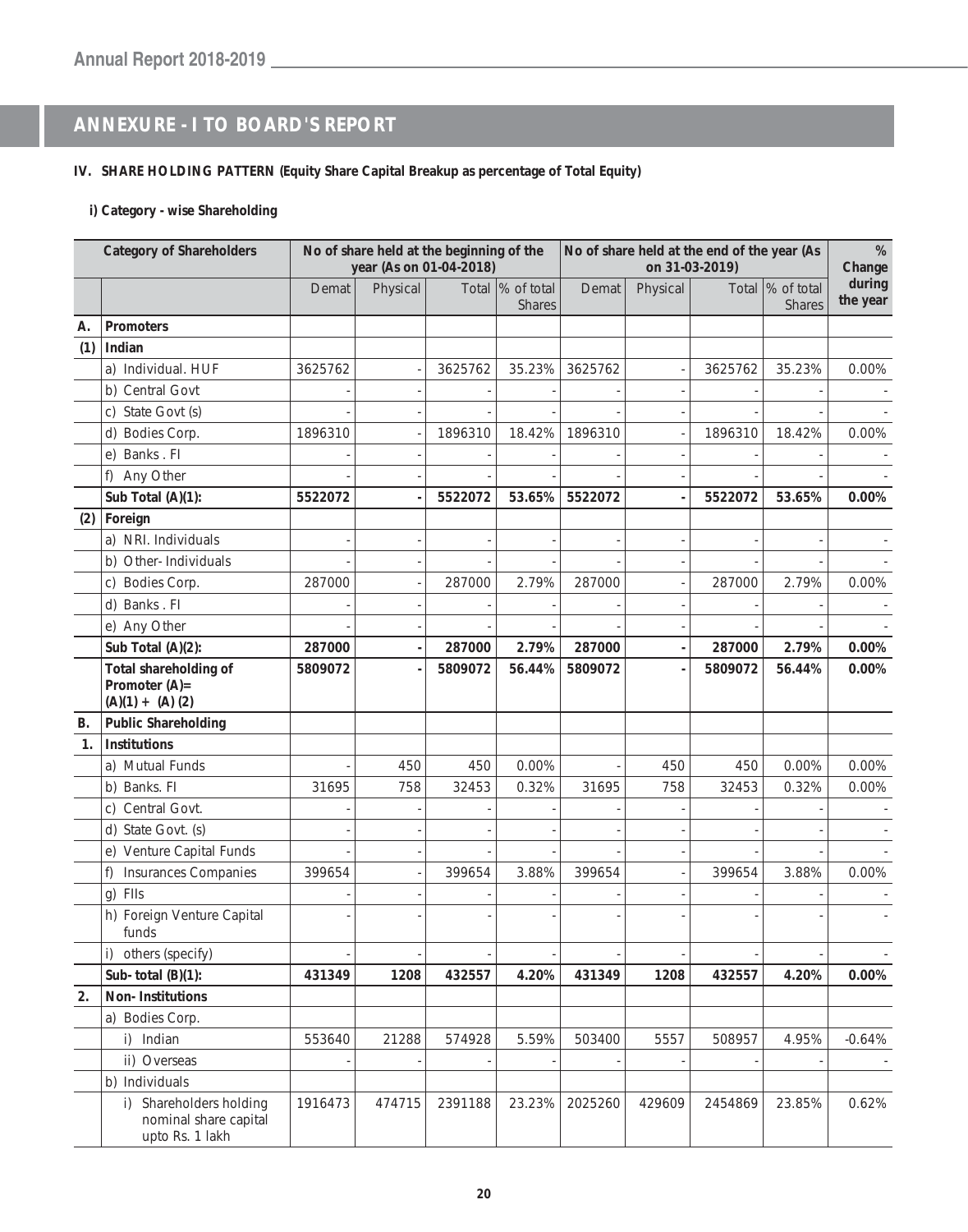| ii) Shareholders holding<br>nominal share capital in<br>excess of Rs. 1 lakh | 976963  | $\Omega$ | 976963   | 9.49%  | 958559  |        | 958559   | 9.31%   | $-0.18%$ |
|------------------------------------------------------------------------------|---------|----------|----------|--------|---------|--------|----------|---------|----------|
| others (specify)<br>C)                                                       |         |          |          |        |         |        |          |         |          |
| <b>NRI</b>                                                                   | 76984   | 26482    | 103466   | 1.01%  | 82887   | 24130  | 107017   | 1.04%   | 0.03%    |
| <b>IEPF Authority</b>                                                        | 3994    |          | 3994     | 0.04%  | 21137   |        | 21137    | 0.21%   | 0.17%    |
| Sub-total $(B)(2)$ :                                                         | 3528054 | 522485   | 4050539  | 39.36% | 3591243 | 459296 | 4050539  | 39.36%  | 0.00%    |
| <b>Total Public</b><br>$Shareholding(B) =$<br>$(B)(1) + (B)(2)$              | 3959403 | 523693   | 4483096  | 43.56% | 4022592 | 460504 | 4483096  | 43.56%  | $0.00\%$ |
| C. Shares held by Custodian<br>for GDRs & ADRs                               |         |          |          |        |         |        |          |         |          |
| Grand Total $(A + B + C)$                                                    | 9768475 | 523693   | 10292168 | 100%   | 9831664 | 460504 | 10292168 | 100.00% | 0.00%    |

### **ii)** Shareholding of Promoters

| <sub>S</sub><br>No. | <b>Shareholders Name</b>                      |                         | year (As on 01-04-2018)                   | Shareholdings at the beginning of the                        | Shareholdings at the end of the year | (As on 31-03-2019)                        |                                                              | % change in<br>Shareholding |
|---------------------|-----------------------------------------------|-------------------------|-------------------------------------------|--------------------------------------------------------------|--------------------------------------|-------------------------------------------|--------------------------------------------------------------|-----------------------------|
|                     |                                               | No. of<br><b>Shares</b> | % of total<br>Shares of<br>the<br>company | % of Shares<br>Pledged /<br>encumbered<br>to<br>total shares | No. of<br><b>Shares</b>              | % of total<br>Shares of<br>the<br>company | % of Shares<br>Pledged /<br>encumbered<br>to<br>total shares | during the<br>year          |
| 1                   | Shri Arun Kumar Churiwal                      | 1025716                 | 9.97                                      |                                                              | 1025716                              | 9.97                                      |                                                              |                             |
| $\overline{2}$      | Shri Arun Kumar Churiwal - HUF                | 51200                   | 0.50                                      |                                                              | 51200                                | 0.50                                      |                                                              |                             |
| 3                   | Giltedged Industrial Secu. Ltd.               | $\Omega$                | 0.00                                      |                                                              | $\Omega$                             | 0.00                                      |                                                              |                             |
| 4                   | Mandpam Vikas Pvt. Ltd.                       | 23975                   | 0.23                                      |                                                              | 23975                                | 0.23                                      |                                                              |                             |
| 5                   | Bharat Investment Growth Ltd.                 | 257500                  | 2.50                                      |                                                              | 257500                               | 2.50                                      |                                                              |                             |
| 6                   | Investors India Ltd.                          | 190703                  | 1.85                                      |                                                              | 190703                               | 1.85                                      |                                                              |                             |
| 7                   | Smt. Sudha Churiwal                           | 874822                  | 8.50                                      |                                                              | 874822                               | 8.50                                      |                                                              |                             |
| 8                   | Shashi Commercial Co. Ltd.                    | 118600                  | 1.15                                      |                                                              | 118600                               | 1.15                                      |                                                              |                             |
| 9                   | Churiwal Properties & Invt. P. Ltd.           | 239092                  | 2.32                                      |                                                              | 239092                               | 2.32                                      |                                                              |                             |
| 10                  | Mandawa Niyojan Pvt. Ltd.                     | 143419                  | 1.39                                      |                                                              | 143419                               | 1.39                                      |                                                              |                             |
| 11                  | Shri Nivedan Churiwal                         | 661071                  | 6.42                                      |                                                              | 661071                               | 6.42                                      |                                                              |                             |
| 12                  | India Texfab Marketing Ltd.                   | 62217                   | 0.60                                      |                                                              | 62217                                | 0.60                                      |                                                              |                             |
| 13                  | PRC Niyojan Pvt. Ltd.                         | 131634                  | 1.28                                      |                                                              | 131634                               | 1.28                                      |                                                              |                             |
| 14                  | Smt. Subha Churiwal                           | 625450                  | 6.08                                      |                                                              | 625450                               | 6.08                                      |                                                              |                             |
| 15                  | Cornhill Investments Ltd.                     | 120300                  | 1.17                                      |                                                              | 120300                               | 1.17                                      |                                                              |                             |
| 16                  | Micro Base Ltd.                               | 70700                   | 0.69                                      |                                                              | 70700                                | 0.69                                      |                                                              |                             |
| 17                  | Microlight Investments Ltd.                   | 96000                   | 0.93                                      |                                                              | 96000                                | 0.93                                      |                                                              |                             |
| 18                  | Smt.Sudha Churiwal /<br>Shri Nivedan Churiwal | 230233                  | 2.24                                      |                                                              | 230233                               | 2.24                                      |                                                              |                             |
| 19                  | Smt.Sushila Devi Chokhani                     | 12559                   | 0.12                                      |                                                              | 12559                                | 0.12                                      |                                                              |                             |
| 20                  | Shri Ravi Jhunjhunwala                        | 84236                   | 0.82                                      |                                                              | 84236                                | 0.82                                      |                                                              |                             |
| 21                  | Shri Lakshmi Niwas Jhunjhunwala               | 33070                   | 0.32                                      |                                                              | 33070                                | 0.32                                      |                                                              |                             |
| 22                  | Shri Lakshmi Niwas Jhunjhunwala<br>(HUF)      | 27405                   | 0.27                                      |                                                              | 27405                                | 0.27                                      |                                                              |                             |
| 23                  | <b>RSWM Limited</b>                           | 31396                   | 0.31                                      |                                                              | 31396                                | 0.31                                      |                                                              |                             |
| 24                  | Akunth Textile Processors Pvt.Ltd.            | 697774                  | 6.78                                      |                                                              | 697774                               | 6.78                                      |                                                              |                             |
|                     | Total                                         | 5809072                 | 56.44                                     |                                                              | 5809072                              | 56.44                                     |                                                              | 0.00%                       |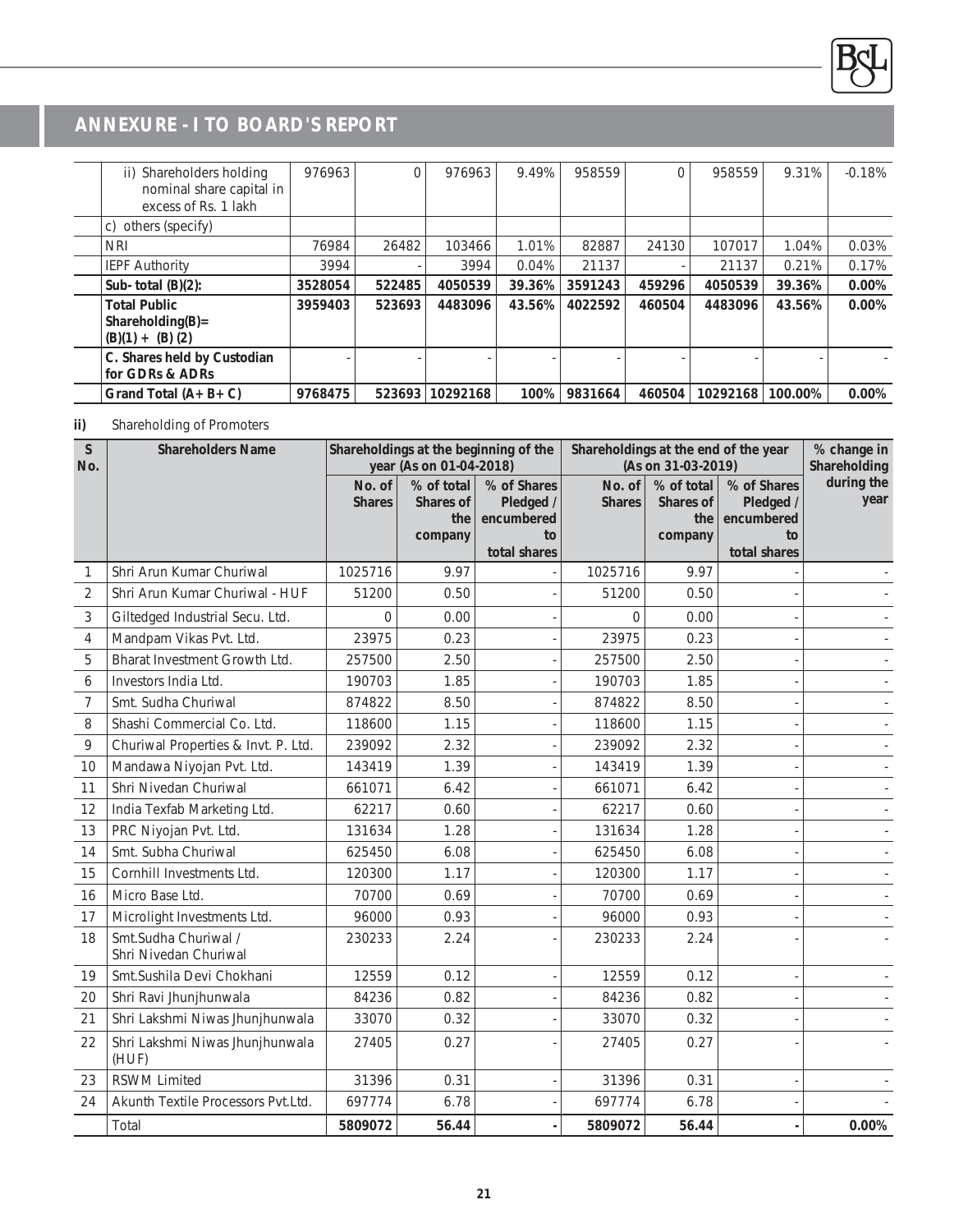### **iii) Change in Promoters' Shareholding (Please specify, if there is no change)**

| No. | <b>Particulars</b>                                                      | Shareholdings at the<br>beginning of the year |                                      | Cumulative Shareholdings<br>during the year |                                    |
|-----|-------------------------------------------------------------------------|-----------------------------------------------|--------------------------------------|---------------------------------------------|------------------------------------|
|     |                                                                         | No. of                                        | $%$ of total<br>Shares shares of the | No. of $\vert$                              | % of total<br>Shares shares of the |
|     |                                                                         |                                               | Company                              |                                             | Company                            |
|     | At the beginning of the year                                            | 5809072                                       | 56.44%                               | 5809072                                     | 56.44%                             |
|     | Date wise increase/ Decrease in Promoters Share holding during the year |                                               | No Change                            |                                             |                                    |
|     | At the end of the year                                                  | 5809072                                       | 56.44%                               | 5809072                                     | 56.44%                             |

#### **iv) Shareholding pattern of top ten Shareholders (other than Directors, Promoters and Holders of GDRs and ADRs):**

| $\mathsf{S}$<br>No. | For each of the Top 10 Shareholders                | Shareholdings at the<br>beginning of the year |                                               | <b>Cumulative Shareholdings</b><br>during the year |                                               |
|---------------------|----------------------------------------------------|-----------------------------------------------|-----------------------------------------------|----------------------------------------------------|-----------------------------------------------|
|                     |                                                    | No. of                                        | % of total<br>Shares shares of the<br>Company | No. of                                             | % of total<br>Shares shares of the<br>Company |
| $\mathbf{1}$        | Subramanian P                                      |                                               |                                               |                                                    |                                               |
|                     | At the beginning of the year                       | 405733                                        | 3.94                                          | 405733                                             | 3.94                                          |
|                     | Increase/ Decrease inShare holding during the year |                                               |                                               |                                                    |                                               |
|                     | At the end of the year                             | 405733                                        | 3.94                                          | 405733                                             | 3.94                                          |
| $\overline{2}$      | Life Insurance Corporation of India                |                                               |                                               |                                                    |                                               |
|                     | At the beginning of the year                       | 196204                                        | 1.91                                          | 196204                                             | 1.91                                          |
|                     | Increase/ Decrease inShare holding during the year |                                               |                                               |                                                    |                                               |
|                     | At the end of the year                             | 196204                                        | 1.91                                          | 196204                                             | 1.91                                          |
| 3                   | <b>Pranay Satish Mehta</b>                         |                                               |                                               |                                                    |                                               |
|                     | At the beginning of the year                       | 112914                                        | 1.10                                          | 112914                                             | 1.10                                          |
|                     | Increase/ Decrease inShare holding during the year |                                               |                                               |                                                    |                                               |
|                     | At the end of the year                             | 112914                                        | 1.10                                          | 112914                                             | 1.10                                          |
| $\overline{4}$      | National Insurance Company Ltd.                    |                                               |                                               |                                                    |                                               |
|                     | At the beginning of the year                       | 108000                                        | 1.05                                          | 108000                                             | 1.05                                          |
|                     | Increase/ Decrease inShare holding during the year |                                               |                                               |                                                    |                                               |
|                     | At the end of the year                             | 108000                                        | 1.05                                          | 108000                                             | 1.05                                          |
| 5                   | The Oriental Insurance Company Limited             |                                               |                                               |                                                    |                                               |
|                     | At the beginning of the year                       | 95450                                         | 0.93                                          | 95450                                              | 0.93                                          |
|                     | Increase/ Decrease inShare holding during the year |                                               |                                               |                                                    |                                               |
|                     | At the end of the year                             | 95450                                         | 0.93                                          | 95450                                              | 0.93                                          |
| 6                   | Premkumar Radhakrishan Garg                        |                                               |                                               |                                                    |                                               |
|                     | At the beginning of the year                       | 76740                                         | 0.75                                          | 76740                                              | 0.75                                          |
|                     | Increase/ Decrease inShare holding during the year |                                               |                                               |                                                    |                                               |
|                     | At the end of the year                             | 76740                                         | 0.75                                          | 76740                                              | 0.75                                          |
| $\overline{7}$      | Baghban Trades Pvt. Ltd.                           |                                               |                                               |                                                    |                                               |
|                     | At the beginning of the year                       | 70870                                         | 0.69                                          | 70870                                              | 0.69                                          |
|                     | Increase/ Decrease inShare holding during the year | $\overline{0}$                                | $\Omega$                                      | $\Omega$                                           | $\Omega$                                      |
|                     | At the end of the year                             | 70870                                         | 0.69                                          | 70870                                              | 0.69                                          |
| 8                   | Super Jupiter Courier Private Ltd                  |                                               |                                               |                                                    |                                               |
|                     | At the beginning of the year                       | 62000                                         | 0.60                                          | 62000                                              | 0.60                                          |
|                     | Increase/ Decrease inShare holding during the year | 0                                             | $\mathsf{O}\xspace$                           | $\mathbf 0$                                        | $\overline{0}$                                |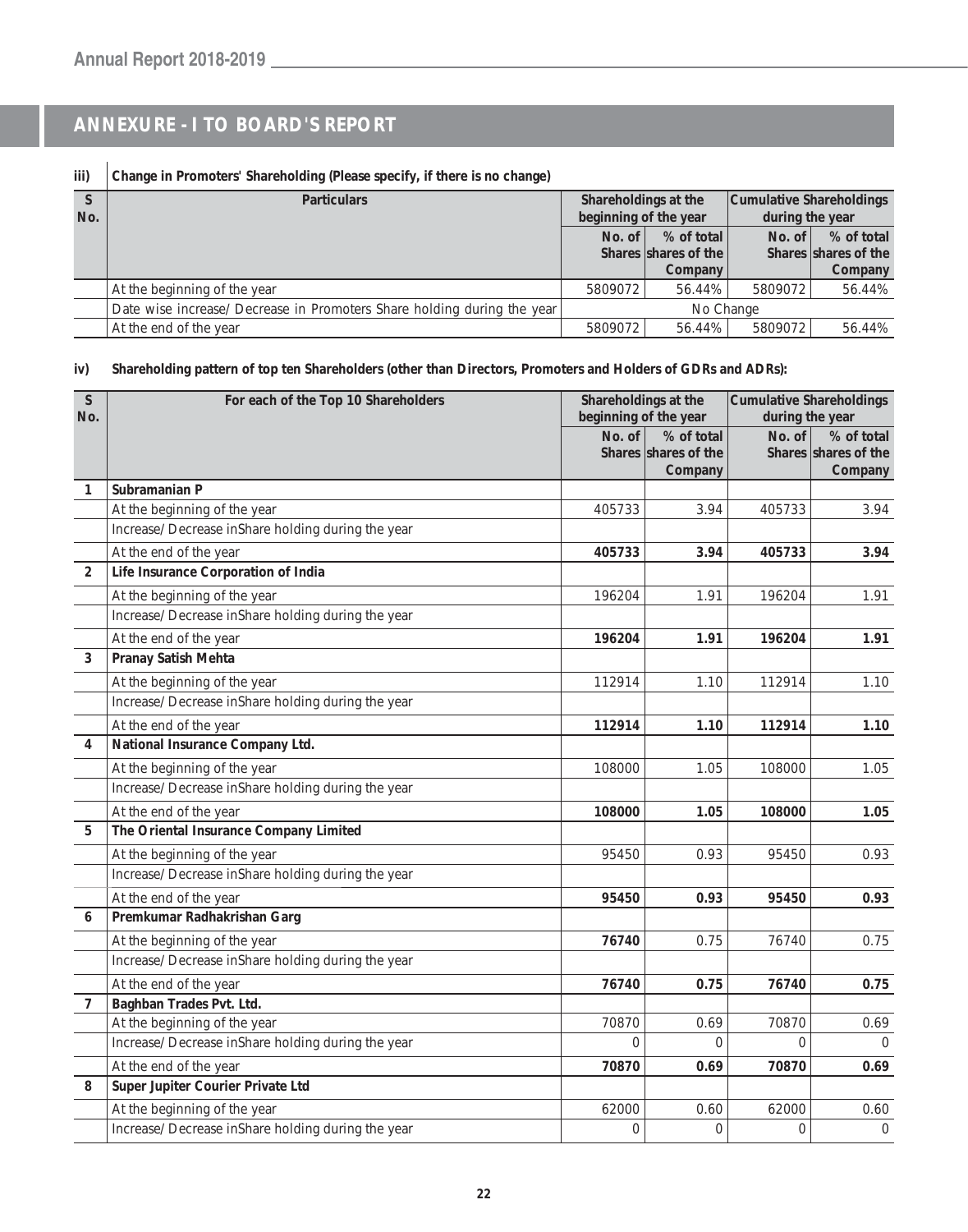

| S<br>No. | For each of the Top 10 Shareholders                      |                    | Shareholdings at the<br>beginning of the year | <b>Cumulative Shareholdings</b><br>during the year |                                               |
|----------|----------------------------------------------------------|--------------------|-----------------------------------------------|----------------------------------------------------|-----------------------------------------------|
|          |                                                          | No. of             | % of total<br>Shares shares of the<br>Company | No. of                                             | % of total<br>Shares shares of the<br>Company |
|          | At the end of the year                                   | 62000              | 0.60                                          | 62000                                              | 0.60                                          |
| 9        | Karvy Stock Broking Limited-Client Account -NSE CM #     |                    |                                               |                                                    |                                               |
|          | At the beginning of the year                             | 40993              | 0.40                                          | 40993                                              | 0.40                                          |
|          | Increase/ Decrease inShare holding during the year       |                    |                                               |                                                    |                                               |
|          | 06.04.2018 (Market Sale)                                 | $-177$             | 0.00                                          | 40816                                              | 0.40                                          |
|          | 13.04.2018 (Market Purchase)                             | 525                | 0.01                                          | 41341                                              | 0.40                                          |
|          | 20.04.2018 (Market Purchase)                             | 457                | 0.00                                          | 41798                                              | 0.41                                          |
|          | 27.04.2018 (Market Sale)                                 | $-144$             | 0.00                                          | 41654                                              | 0.40                                          |
|          | 04.05.2018 (Market Sale)                                 | $-72$              | 0.00                                          | 41582                                              | 0.40                                          |
|          | 11.05.2018 (Market Purchase)                             | 50                 | 0.00                                          | 41632                                              | 0.40                                          |
|          | 18.05.2018 (Market Purchase)                             | 1170               | 0.01                                          | 42802                                              | 0.42                                          |
|          | 25.05.2018 (Market Sale)                                 | $-269$             | 0.00                                          | 42533                                              | 0.41                                          |
|          | 01.06.2019 (Market Sale)                                 | $-901$             | $-0.01$                                       | 41632                                              | 0.40                                          |
|          | 08.06.2019 (Market Purchase)                             | 1088               | 0.01                                          | 42720                                              | 0.42                                          |
|          | 15.06.2019 (Market Purchase)                             | 201                | 0.00                                          | 42921                                              | 0.42                                          |
|          | 30.06.2018 (Market Sale)                                 | $-1101$            | $-0.01$                                       | 41820                                              | 0.41                                          |
|          | 06.07.2018 (Market Purchase)                             | 4709               | 0.05                                          | 46529                                              | 0.45                                          |
|          | 13.07.2018 (Market Sale)                                 | -4809              | $-0.05$                                       | 41720                                              | 0.41                                          |
|          | 20.07.2018 (Market Purchase)                             | 2693               | 0.03                                          | 44413                                              | 0.43                                          |
|          | 27.07.2018 (Market Sale)                                 | $-2577$            | $-0.03$                                       | 41836                                              | 0.41                                          |
|          | 03.08.2018 (Market Purchase)                             | 21                 | 0.00                                          | 41857                                              | 0.41                                          |
|          | 10.08.2018 (Market Sale)                                 | $-65$              | 0.00                                          | 41792                                              | 0.41                                          |
|          | 17.08.2018 (Market Sale)                                 | $-130$             | 0.00                                          | 41662                                              | 0.40                                          |
|          | 24.08.2018 (Market Sale)                                 | $-570$             | $-0.01$                                       | 41092                                              | 0.40                                          |
|          | 31.08.2018 (Market Sale)                                 | $-100$             | 0.00                                          | 40992                                              | 0.40                                          |
|          | 14.09.2018 (Market Purchase)                             | 90                 | 0.00                                          | 41082                                              | 0.40                                          |
|          | 21.09.2018 (Market Purchase)                             | 411                | 0.00                                          | 41493                                              | 0.40                                          |
|          | 29.09.2018 (Market Purchase)                             | 521                | 0.01                                          | 42014                                              | 0.41                                          |
|          | 05.10.2018 (Market Purchase)                             | 397                | 0.00                                          | 42411                                              | 0.41                                          |
|          | 12.10.2018 (Market Purchase)                             | 83                 | 0.00                                          | 42494                                              | 0.41                                          |
|          | 19.10.2018 (Market Purchase)                             | 150                | 0.00                                          | 42644                                              | 0.41                                          |
|          | 16.11.2018 (Market Sale)                                 | $-985$             | $-0.01$                                       | 41659                                              | 0.40                                          |
|          | 23.11.2018 (Market Purchase)                             | $\mathbf 5$        | 0.00                                          | 41664                                              | 0.40                                          |
|          | 30.11.2018 (Market Sale)                                 | $-20$              | 0.00                                          | 41644                                              | 0.40                                          |
|          | 07.12.2018 (Market Purchase)                             | 120                | 0.00                                          | 41764                                              | 0.41                                          |
|          | 14.12.2018 (Market Sale)                                 | $-60$              | 0.00                                          | 41704                                              | 0.41                                          |
|          | 21.12.2018 (Market Sale)                                 | $-35$              | 0.00                                          | 41669                                              | 0.40                                          |
|          | 28.12.2018 (Market Purchase)                             | 149                | 0.00                                          | 41818                                              | 0.41                                          |
|          | 11.01.2019 (Market Purchase)                             | 170                | 0.00                                          | 41988                                              | 0.41                                          |
|          | 18.01.2019 (Market Purchase)                             | 4211               | 0.04                                          | 46199                                              | 0.45                                          |
|          | 25.01.2019 (Market Sale)                                 | $-1400$            | $-0.01$                                       | 44799                                              | 0.44                                          |
|          | 01.02.2019 (Market Sale)                                 | $-40800$<br>$-539$ | $-0.40$<br>$-0.01$                            | 3999                                               | 0.04                                          |
|          | 08.02.2019 (Market Sale)<br>15.02.2019 (Market Purchase) | 500                | 0.00                                          | 3460<br>3960                                       | 0.03<br>0.04                                  |
|          | 22.02.2019 (Market Purchase)                             | 280                | 0.00                                          | 4240                                               | 0.04                                          |
|          | 01.03.2019 (Market Purchase)                             | 1070               | 0.01                                          | 5310                                               | 0.05                                          |
|          |                                                          |                    |                                               |                                                    |                                               |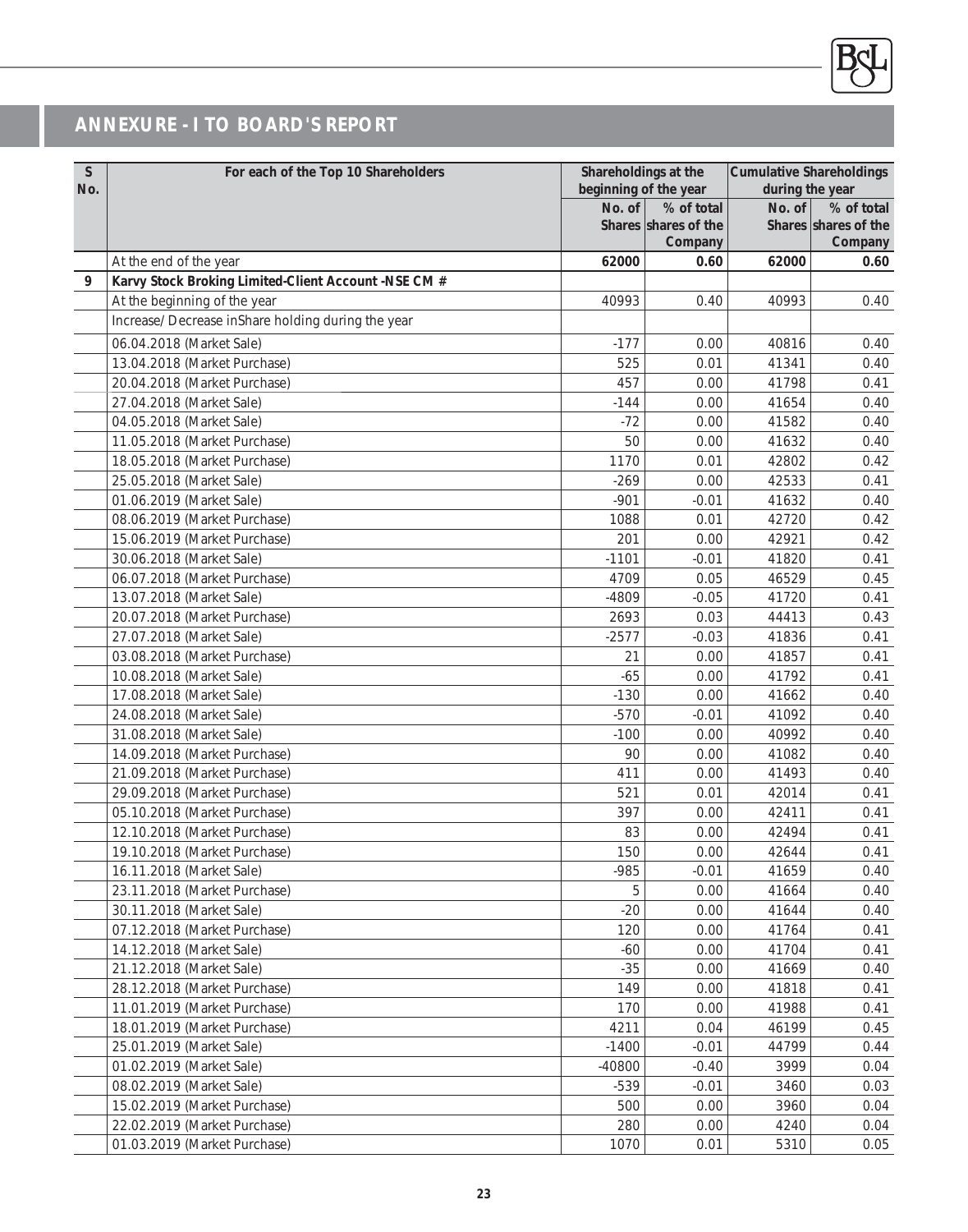| S<br>No.        | For each of the Top 10 Shareholders                | Shareholdings at the<br>beginning of the year |                      | Cumulative Shareholdings<br>during the year |                      |
|-----------------|----------------------------------------------------|-----------------------------------------------|----------------------|---------------------------------------------|----------------------|
|                 |                                                    | No. of                                        | % of total           | No. of                                      | % of total           |
|                 |                                                    |                                               | Shares shares of the |                                             | Shares shares of the |
|                 |                                                    |                                               | Company              |                                             | Company              |
|                 | 15.03.2019 (Market Purchase)                       | 100                                           | 0.00                 | 5410                                        | 0.05                 |
|                 | 22.03.2019 (Market Purchase)                       | 500                                           | 0.00                 | 5910                                        | 0.06                 |
|                 | 30.03.2019 (Market Sale)                           | $-831$                                        | $-0.01$              | 5079                                        | 0.05                 |
|                 | At the end of the year                             | 5079                                          | 0.05                 | 5079                                        | 0.05                 |
| 10 <sup>°</sup> | Karvy Stock Broking Limited *                      |                                               |                      |                                             |                      |
|                 | At the beginning of the year                       | 1938                                          | 0.02                 | 1938                                        | 0.02                 |
|                 | Increase/ Decrease inShare holding during the year |                                               |                      |                                             |                      |
|                 | 20.07.2018 (Market Sale)                           | $-10$                                         | 0.00                 | 1928                                        | 0.02                 |
|                 | 01.02.2019 (Market Purchase)                       | 40000                                         | 0.39                 | 41928                                       | 0.41                 |
|                 | 15.03.2019 (Market Sale)                           | $-400$                                        | 0.00                 | 41528                                       | 0.40                 |
|                 | 22.03.2019 (Market Sale)                           | $-5$                                          | 0.00                 | 41523                                       | 0.40                 |
|                 | At the end of the year                             | 41523                                         | 0.40                 | 41523                                       | 0.40                 |
| 11              | Genesis Exports Limited *                          |                                               |                      |                                             |                      |
|                 | At the beginning of the year                       | 30000                                         | 0.29                 | 30000                                       | 0.29                 |
|                 | Increase/ Decrease inShare holding during the year |                                               |                      |                                             |                      |
|                 | 30.06.2018 (Market Purchase)                       | 1200                                          | 0.01                 | 31200                                       | 0.30                 |
|                 | 13.07.2018 (Market Purchase)                       | 3800                                          | 0.04                 | 35000                                       | 0.34                 |
|                 | 01.02.2019 (Market Purchase)                       | 8025                                          | 0.08                 | 43025                                       | 0.42                 |
|                 | 08.02.2019 (Market Purchase)                       | 6975                                          | 0.07                 | 50000                                       | 0.49                 |
|                 | At the end of the year                             | 50000                                         | 0.49                 | 50000                                       | 0.49                 |
| 12              | Oriental Bank of Commerce #                        |                                               |                      |                                             |                      |
|                 | At the beginning of the year                       | 31695                                         | 0.31                 | 31695                                       | 0.31                 |
|                 | Increase/ Decrease inShare holding during the year | $\Omega$                                      | $\Omega$             | $\Omega$                                    | $\Omega$             |
|                 | At the end of the year                             | 31695                                         | 0.31                 | 31695                                       | 0.31                 |

\* Not in the list of the Top 10 shareholders as on 01.04.2018. The same has been reflected above since the shareholders were one of the Top 10 shareholders as on 31.03.2019.

# Ceased to be in the list of Top 10 Shareholders as on 31.03.2019. The same is reflected above since the shareholders were one of the Top 10 Shareholders as on 01.04.2018.

#### **v) Shareholding of Directors and Key Managerial Personnel:**

| S<br>No.       | For each of the Directors and KMP                   | Shareholdings at the beginning<br>(01-04-2018)/end of the year<br>$(31-03-2019)$ |                                     | <b>Cumulative Shareholdings</b><br>during the year |                                     |
|----------------|-----------------------------------------------------|----------------------------------------------------------------------------------|-------------------------------------|----------------------------------------------------|-------------------------------------|
|                |                                                     | No. of Shares                                                                    | % of total shares<br>of the Company | No. of Shares                                      | % of total shares<br>of the Company |
|                | <b>Arun Churiwal-Director</b>                       |                                                                                  |                                     |                                                    |                                     |
|                | At the beginning of the year                        | 1076916                                                                          | 10.46%                              | 1076916                                            | 10.46%                              |
|                | Increase/ Decrease inShare holding during the year  | 0                                                                                | 0.00%                               |                                                    | 0.00%                               |
|                | At the end of the year                              | 1076916                                                                          | 10.46%                              | 1076916                                            | 10.46%                              |
| $\overline{2}$ | Nivedan Churiwal-Director                           |                                                                                  |                                     |                                                    |                                     |
|                | At the beginning of the year                        | 661071                                                                           | 6.42%                               | 661071                                             | 6.42%                               |
|                | Increase/ Decrease in Share holding during the year | 0                                                                                | 0.00%                               |                                                    | 0.00%                               |
|                | At the end of the year                              | 661071                                                                           | 6.42%                               | 661071                                             | 6.42%                               |
| 3              | Ravi Jhunjhunwala-Director                          |                                                                                  |                                     |                                                    |                                     |
|                | At the beginning of the year                        | 84236                                                                            | 0.82%                               | 84236                                              | 0.82%                               |
|                | Increase/ Decrease in Share holding during the year | 0                                                                                | $0.00\%$                            |                                                    | 0.00%                               |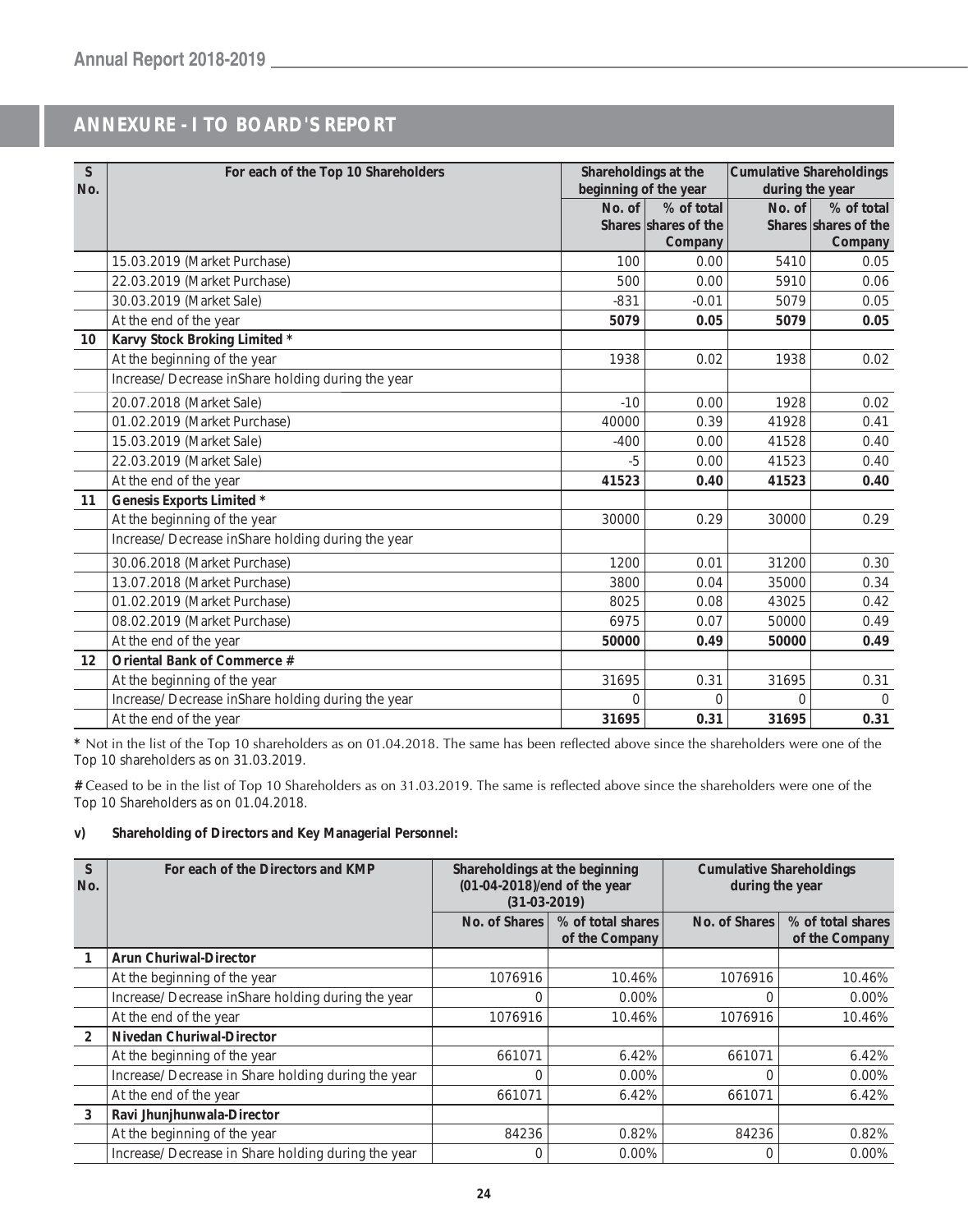| S<br>No. | For each of the Directors and KMP                  | Shareholdings at the beginning<br>(01-04-2018)/end of the year<br>$(31-03-2019)$ |                                     | <b>Cumulative Shareholdings</b><br>during the year |                                     |
|----------|----------------------------------------------------|----------------------------------------------------------------------------------|-------------------------------------|----------------------------------------------------|-------------------------------------|
|          |                                                    | No. of Shares                                                                    | % of total shares<br>of the Company | No. of Shares                                      | % of total shares<br>of the Company |
|          | At the end of the year                             | 84236                                                                            | 0.82%                               | 84236                                              | 0.82%                               |
| 4        | Sushil Jhunjhunwala- Director                      |                                                                                  |                                     |                                                    |                                     |
|          | At the beginning of the year                       | 20000                                                                            | 0.19%                               | 20000                                              | 0.19%                               |
|          | Increase/ Decrease inShare holding during the year | $\Omega$                                                                         | $0.00\%$                            | $\Omega$                                           | 0.00%                               |
|          | At the end of the year                             | 20000                                                                            | 0.19%                               | 20000                                              | 0.19%                               |
| 5        | Praveen Jain- KMP                                  |                                                                                  |                                     |                                                    |                                     |
|          | At the beginning of the year                       | 5                                                                                | 0.00%                               | 5                                                  | 0.00%                               |
|          | Increase/ Decrease inShare holding during the year | $\Omega$                                                                         | $0.00\%$                            | $\Omega$                                           | $0.00\%$                            |
|          | At the end of the year                             | 5                                                                                | 0.00%                               | 5                                                  | 0.00%                               |
| 6        | Aanchal Patni- KMP                                 |                                                                                  |                                     |                                                    |                                     |
|          | At the beginning of the year                       | 2                                                                                | $0.00\%$                            |                                                    | $0.00\%$                            |
|          | Increase/ Decrease inShare holding during the year | $\overline{0}$                                                                   | 0.00%                               | $\Omega$                                           | 0.00%                               |
|          | At the end of the year                             | 2                                                                                | $0.00\%$                            | 2                                                  | 0.00%                               |

#### **V. INDEBTEDNESS**

**Indebtedness of the Company including interest outstanding/ accrued but not due for payment**

| (`in Lacs)                                          |                                               |                        |                 |                                     |
|-----------------------------------------------------|-----------------------------------------------|------------------------|-----------------|-------------------------------------|
| <b>Particulars</b>                                  | <b>Secured Loans</b><br>excluding<br>deposits | <b>Unsecured loans</b> | <b>Deposits</b> | <b>Total</b><br><b>Indebtedness</b> |
| Indebtedness at the beginning of the financial year |                                               |                        |                 |                                     |
| <b>Principal Amount</b><br>i)                       | 5817.76                                       |                        |                 | 5817.76                             |
| ii) Interest due but not paid                       |                                               |                        |                 |                                     |
| iii) Interest accrued butnot due                    |                                               |                        |                 |                                     |
| Total $(i + ii + iii)$                              | 5817.76                                       |                        |                 | 5817.76                             |
| Change in Indebtedness during the financial year    |                                               |                        |                 |                                     |
| Addition                                            | 51.59                                         |                        |                 | 51.59                               |
| ii. Reduction                                       | 1485.68                                       |                        |                 | 1485.68                             |
| iii. Deffered revenue Expenditure                   | 4.96                                          |                        |                 | 4.96                                |
| Net Change                                          | 1429.13                                       |                        |                 | 1429.13                             |
| Indebtedness at the end of the financial year       |                                               |                        |                 |                                     |
| Principal Amount<br>i)                              | 4388.63                                       |                        |                 | 4388.63                             |
| ii) Interest due but not paid                       |                                               |                        |                 |                                     |
| iii) Interest accrued but not due                   |                                               |                        |                 |                                     |
| Total $(i + ii + iii)$                              | 4388.63                                       |                        |                 | 4388.63                             |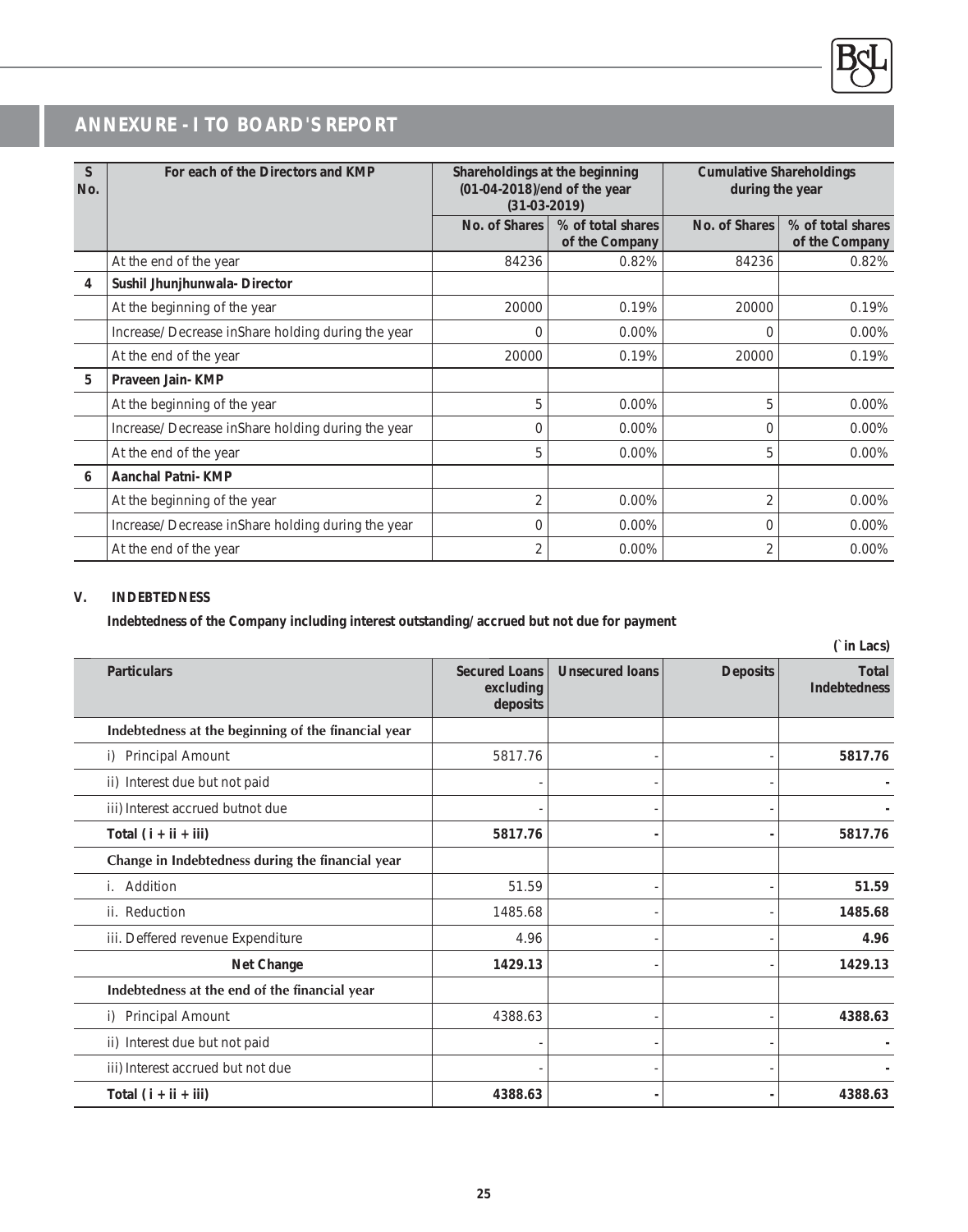### **VI. REMUNERATION OF DIRECTORS AND KEY MANAGERIAL PERSONNEL**

**A. Remuneration to Managing Director, Whole-time Directors and/ or Manager:**

|               | (` in Lacs)                                                                             |                                                         |                                                  |        |  |  |
|---------------|-----------------------------------------------------------------------------------------|---------------------------------------------------------|--------------------------------------------------|--------|--|--|
| $\mathcal{S}$ | <b>Particulars of Remuneration</b>                                                      | Name of MD/ WTD/ Manager                                | <b>Total</b>                                     |        |  |  |
| No.           |                                                                                         | Arun Churiwal<br>Chairman &<br><b>Managing Director</b> | <b>Nivedan Churiwal</b><br>Jt. Managing Director | Amount |  |  |
|               | <b>Gross Salary</b>                                                                     |                                                         |                                                  |        |  |  |
|               | (a) Salary as per provisions contained in section 17(1) of the<br>Income -tax Act, 1961 | 113.55                                                  | 91.90                                            | 205.45 |  |  |
|               | (b) Value of perquisites u/s 17(2) Income-tax Act, 1961                                 | 9.53                                                    | 7.72                                             | 17.25  |  |  |
|               | (c) Profits in lieu of salary under section 17(3) of lncome tax Act,<br>1961            |                                                         |                                                  |        |  |  |
| 2             | <b>Stock Option</b>                                                                     |                                                         |                                                  |        |  |  |
| 3             | Sweat Equity                                                                            |                                                         |                                                  |        |  |  |
| 4             | Commission                                                                              |                                                         |                                                  |        |  |  |
|               | * as % of profit                                                                        | 0.23                                                    | 0.23                                             | 0.46   |  |  |
|               | * others, specify                                                                       |                                                         |                                                  |        |  |  |
| 5             | Others, please specify                                                                  |                                                         |                                                  |        |  |  |
|               | Total (A)                                                                               | 123.31                                                  | 99.85                                            | 223.16 |  |  |
|               | Ceiling as per the Act                                                                  | As per Schedule V of the Companies Act, 2013            |                                                  |        |  |  |

#### **B. Remuneration to others directors:**

|                     | (` in Lacs)                                      |                        |                        |                           |                  |                        |
|---------------------|--------------------------------------------------|------------------------|------------------------|---------------------------|------------------|------------------------|
| <sub>S</sub><br>No. | <b>Particulars of Remuneration</b>               | Name of Directors      |                        |                           |                  | <b>Total</b><br>Amount |
| 1                   | <b>Independent Directors</b>                     | Amar Nath<br>Choudhary | Sushil<br>Jhunjhunwala | Giriraj Prasad<br>Singhal | Abhilasha Mimani |                        |
|                     | * Fee for attending Board,<br>Committee meetings | 2.20                   | 0.90                   | 1.40                      | 0.60             | 5.10                   |
|                     | * Commission                                     |                        |                        |                           |                  |                        |
|                     | * Others, please specify                         |                        |                        |                           |                  |                        |
|                     | Total (1)                                        | 2.20                   | 0.90                   | 1.40                      | 0.60             | 5.10                   |
| 2                   | <b>Other Non-Executive Directors</b>             | Ravi Jhunjhunwala      | Shekhar Agarwal        |                           |                  |                        |
|                     | * Fee for attending Board,<br>Committee meetings | 0.60                   | 1.10                   |                           |                  | 1.70                   |
|                     | * Commission                                     |                        |                        |                           |                  |                        |
|                     | * Others, please specify                         |                        |                        |                           |                  |                        |
|                     | Total (2)                                        | 0.60                   | 1.10                   |                           |                  | 1.70                   |
|                     | Total $(B) = (1 + 2)$                            |                        |                        |                           |                  | 6.80                   |